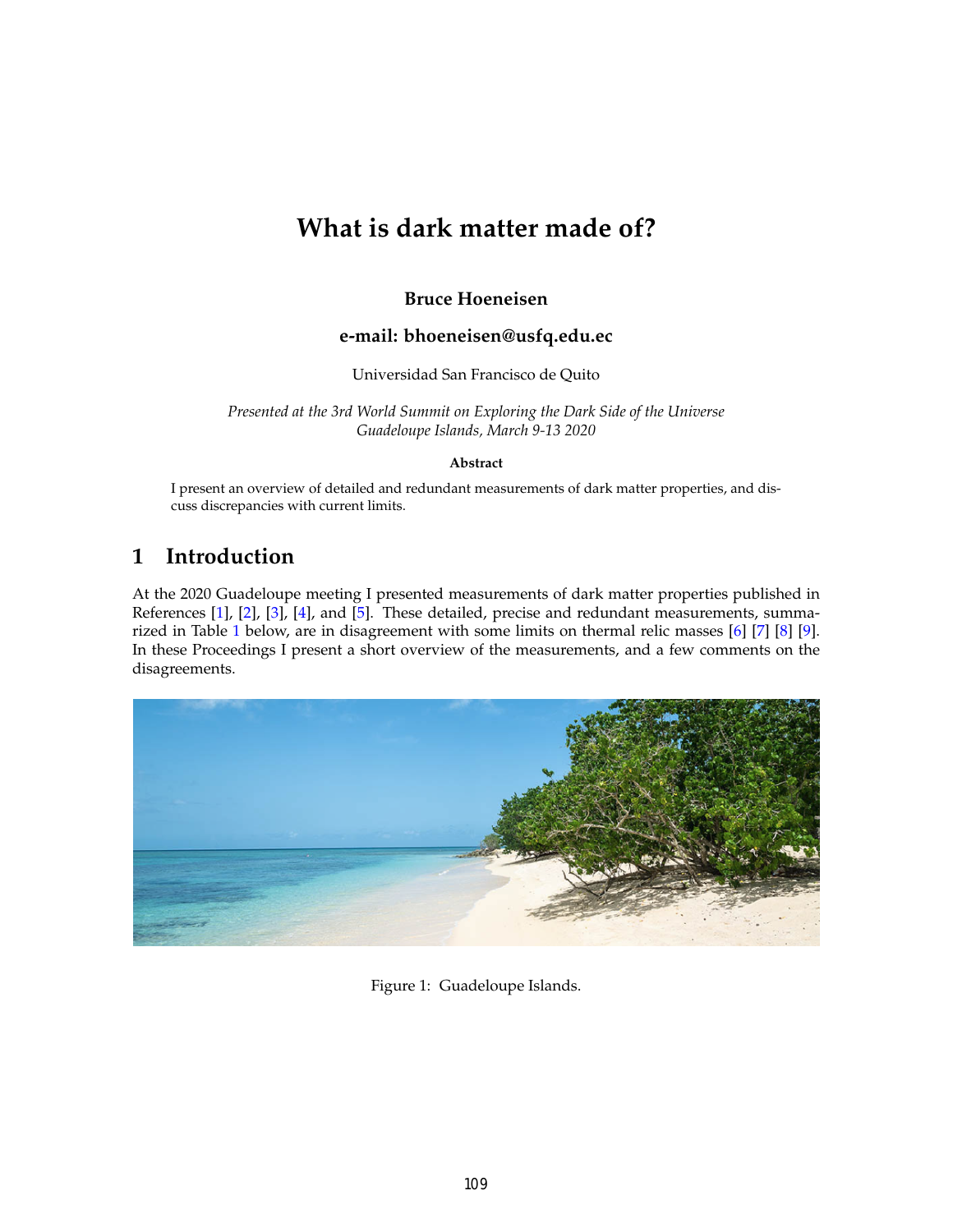#### **2 Motivation**

We assume that dark matter is a gas of particles, either fermions or bosons. As the universe expands, this gas becomes non-relativistic. We assume that these non-relativistic particles have negligible interactions with the standard model sector, and negligible inelastic self interactions, except for gravitation. Let a be the expansion parameter of the universe normalized to  $a = 1$  at the present time. As the universe expands and cools, the root-mean-square (rms) velocity of the dark matter particles scales as  $\propto 1/a$ , and the dark matter density scales as  $\propto 1/a^3$ :

$$
v_{h\text{rms}}(a) = \frac{v_{h\text{rms}}(1)}{a}, \qquad \rho_h(a) = \frac{\Omega_c \rho_{\text{crit}}}{a^3}.
$$
 (1)

Note that the adiabatic invariant  $v_{h{\rm rms}}(a)/\rho_h(a)^{1/3}$  is independent of  $a$ . (Throughout, the sub-index  $h$ stands for "dark matter halo". We use the standard notation of [\[10\]](#page-8-8).) The adiabatic invariant remains constant if the mean number of particles per orbital remains constant.

Now consider a free observer in a density peak in the expanding universe. This observer feels no gravity. The matter in this peak expands, reaches maximum expansion, and then, due to gravitational attraction, collapses adiabatically forming the core of a galaxy. Let  $\sqrt{3} (v_{rh}^2)^{1/2}$  be the rms velocity of dark matter particles in the galaxy ( $v_{rh}$  is the radial component), and  $\rho(r \to 0)$  be the dark matter density in the core of the galaxy. Adiabatic expansion implies

<span id="page-1-1"></span>
$$
\frac{v_{h\text{rms}}(a)}{\rho_h(a)^{1/3}} = \frac{v_{h\text{rms}}(1)}{(\Omega_c \rho_{\text{crit}})^{1/3}} = \frac{\sqrt{3} \left\langle v_{rh}^2 \right\rangle^{1/2}}{\rho(r \to 0)^{1/3}}.
$$
\n(2)

The interest in Equation [\(2\)](#page-1-1) is that we can measure both  $\left< v_{\text{rh}}^2 \right>^{1/2}$  and  $\rho_h(r \to 0)$ , and hence  $v_{h\text{rms}}(1)$ , in spiral galaxies. Furthermore, the core of spiral galaxies can have  $10^8$  times the mean dark matter density of the universe [\[3\]](#page-8-1), and therefore, is a promising place to study dark matter.

In conclusion, we *predict* that the adiabatic invariant  $v_{h\text{rms}}(1)$  is of cosmological origin, and therefore is the same for all relaxed, steady-state, spiral galaxies.

<span id="page-1-0"></span>

| Fermions           | $v_{\rm hrms}(1)$      | $a'_{h{\rm NR}}\times 10^6$ | $m_h$            | $k_{\text{fs}}$        | $\log_{10}(M_{\rm fs}/M_{\odot})$ |
|--------------------|------------------------|-----------------------------|------------------|------------------------|-----------------------------------|
| Observable         | [km/s]                 |                             | [eV]             | $[{\rm Mpc}^{-1}]$     |                                   |
| Spiral galaxies    | $0.76 \pm 0.29$        | $2.54 \pm 0.97$             | $79^{+35}_{-17}$ | $0.80^{+0.42}_{-0.24}$ | $12.08 \pm 0.50$                  |
| No freeze-in/-out  | $0.81^{+0.47}_{-0.25}$ | $2.69^{+1.57}_{-0.84}$      | $75 \pm 23$      | $0.76 \pm 0.31$        | $12.14 \pm 0.52$                  |
| $M_s$ distribution |                        |                             |                  | $0.90^{+0.44}_{-0.34}$ | $11.93 \pm 0.56$                  |
| <b>Bosons</b>      | $v_{\rm hrms}(1)$      | $a'_{h{\rm NR}}\times 10^6$ | $m_h$            | $k_{\text{fs}}$        | $\log_{10}(M_{\rm fs}/M_{\odot})$ |
| Observable         | [km/s]                 |                             | [eV]             | $[Mpc^{-1}]$           |                                   |
| Spiral galaxies    | $0.76 \pm 0.29$        | $2.54 \pm 0.97$             | $51^{+22}_{-11}$ | $0.51^{+0.28}_{-0.15}$ | $12.66 \pm 0.50$                  |
| No freeze-in/-out  | $0.26_{-0.08}^{+0.16}$ | $0.88^{+0.52}_{-0.28}$      | $113 \pm 35$     | $1.26 \pm 0.50$        | $11.49 \pm 0.52$                  |
| $M_s$ distribution |                        |                             |                  | $0.90^{+0.44}_{-0.34}$ | $11.93 \pm 0.56$                  |

Table 1: Summary of three independent measurements of the adiabatic invariant  $v_{\text{hrms}}(1)$  [\[4\]](#page-8-2), the expansion parameter at which dark matter particles become non-relativistic  $a'_{hNR} \equiv v_{hrms}(1)/c$ , the cut-off wavenumber of warm dark matter  $k_{fs}$ , the transition galaxy mass  $M_{fs}$ , and the mass  $m_h$  of dark matter particles (for the case of zero chemical potential). The top (bottom) table is for fermions with  $N_f = 2$  (bosons with  $N_b = 1$ ). Update of Table 2 of Reference [\[4\]](#page-8-2).

#### **3 Validation**

To test this prediction we study spiral galaxies in the "Spitzer Photometry and Accurate Rotation Curves" (SPARC) sample [\[11\]](#page-8-9). The SPARC galaxy sample includes a very broad range of lumi-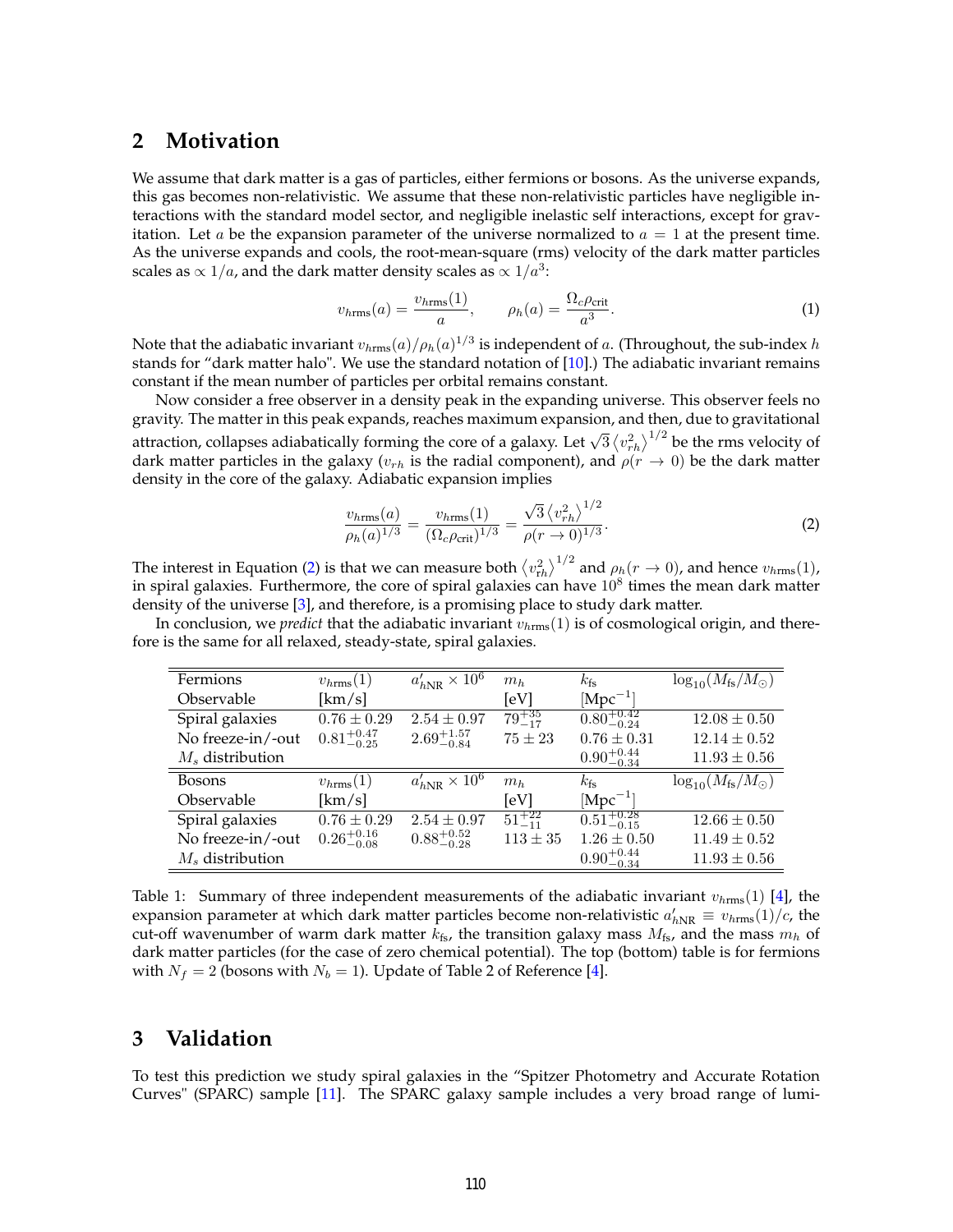<span id="page-2-0"></span>

Figure 2: Observed rotation curve  $v_{\text{tot}}(r) \equiv v(r)$  (dots) and the baryon contribution  $v_b(r)$  (triangles) of galaxy DDO161 [\[11\]](#page-8-9). The dot-dash line is from  $v_h(r)^2 = v(r)^2 - v_b(r)^2$ . The solid lines are obtained by numerical integration [\[1\]](#page-7-0).

nosities, surface brightnesses, rotation velocities, and Hubble types. As an example, the rotation curves of galaxy DDO161 are presented in Figure [2.](#page-2-0)  $v_{\text{tot}}(r) \equiv v(r)$  is the velocity of rotation of a test particle in a circular orbit of radius r in the plane of the galaxy. This rotation velocity  $v(r)$ has contributions from baryons (stars in the disk and bulge, and gas), and from the halo of dark matter:  $v(r)^2 = v_b(r)^2 + v_h(r)^2$ . The flat rotation velocity  $v(r)$  at large r determines the root-meansquare (rms) of the radial component of the velocities of the dark matter particles  $\left\langle v_{\text{rh}}^2 \right\rangle^{1/2} = v_{\text{flat}}/2$ √ 2. The slopes of  $v(r)$  and  $v<sub>b</sub>(r)$  at small r determine the dark matter density in the core of the galaxy:  $\rho_h(r \to 0) = 3 \left[ v(r)^2 - v_b(r)^2 \right] / (4 \pi G r^2)$ . So we are able to measure the adiabatic invariant [\(2\)](#page-1-1) for each SPARC galaxy.

To take full advantage of all measured rotation velocities  $v(r)$  and  $v<sub>b</sub>(r)$ , we fit four boundary conditions needed to integrate differential equations describing two self-gravitating non-relativistic gases: dark matter and baryons. These numerical integrations are shown with continuous lines in Figure [2.](#page-2-0) Note that we do not fit templates. Good fits are obtained assuming that the dark matter right 2. There that we do not in templates. Good ms are obtained assuming that the value matter rms velocity  $\sqrt{3} \left\langle v_{rh}^2 \right\rangle^{1/2}$  is independent of r. This important observation implies that the velocities of dark matter particles satisfy approximately the Boltzmann distribution. How did dark matter acquire the Boltzmann distribution of velocities? Was dark matter ever in thermal equilibrium with "something"? From the rotation curves of 40 well measured, relaxed, steady-state galaxies we obtain the distribution of  $v_{h\text{rms}}(1)$  presented in Figure [3](#page-3-0) [\[3\]](#page-8-1). This distribution has a mean 0.87 km/s, and a standard deviation of 0.27 km/s. This small relative standard deviation is noteworthy given that the galaxies in this sample have luminosities, central densities, and central surface brightnesses that span three orders of magnitude. We do not find any statistically significant dependence of  $v_{\text{hrms}}(1)$  on the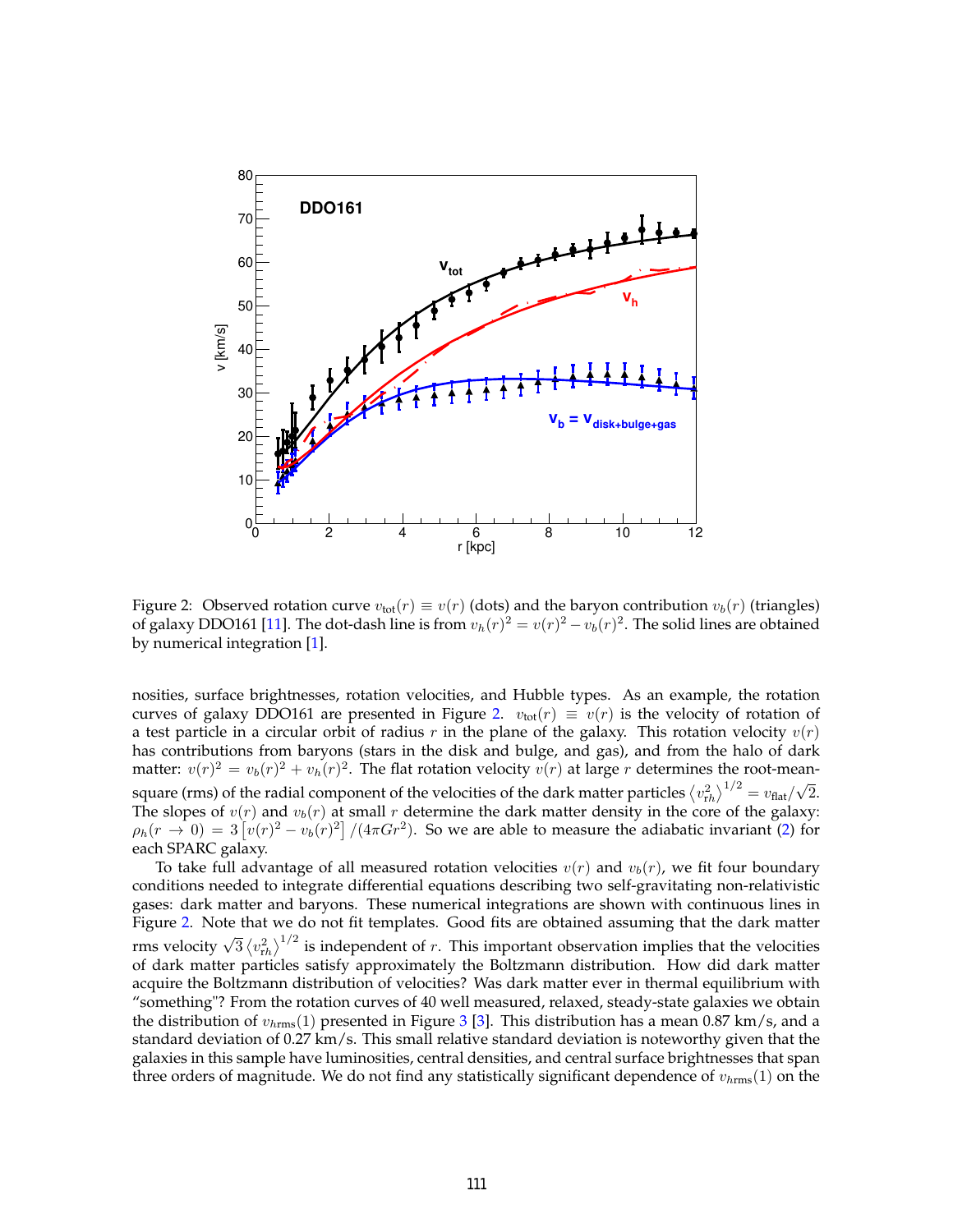<span id="page-3-0"></span>

Figure 3: Distribution of the adiabatic invariant  $v_{\text{hrms}}(1)$  obtained from fits to rotation curves of 40 spiral galaxies in the SPARC sample [\[11\]](#page-8-9). Case for chemical potential  $\mu \ll 0$ .

From Figure [3,](#page-3-0) and a similar figure for fermions with chemical potential  $\mu = 0$  [\[3\]](#page-8-1), we take

<span id="page-3-2"></span>
$$
v_{\text{hrms}}(1) = (0.82 \pm 0.31)\sqrt{1 - \kappa_h} \text{ km/s} = 0.76 \pm 0.29 \text{ km/s}.
$$
 (3)

<span id="page-3-1"></span>The factor  $\sqrt{1-\kappa_h}$  is a correction for possible dark matter rotation. We take  $\kappa=0.15\pm0.15$  [\[1\]](#page-7-0) [\[2\]](#page-8-0) [\[3\]](#page-8-1). This range is also consistent with  $v_{\text{hrms}}(1)$  obtained from 10 different galaxies in the THINGS sample [\[2\]](#page-8-0) [\[12\]](#page-8-10).

| Galaxy selection                                          |    | Mean $v_{\text{hrms}}(1)$ | Std. dev. |
|-----------------------------------------------------------|----|---------------------------|-----------|
|                                                           |    | [km/s]                    | [km/s]    |
| All                                                       | 40 | 0.866                     | 0.273     |
| $L_{3.6} < 1 \times 10^9 L_{\odot}$                       | 11 | 0.838                     | 0.297     |
| $L_{3.6} > 4 \times 10^9 L_{\odot}$                       | 11 | 1.036                     | 0.192     |
| $M_{HI} < 1 \times 10^9 M_{\odot}$                        | 17 | 0.714                     | 0.239     |
| $\langle v_{rh}^2 \rangle^{1/2} < 50$ km/s                | 17 | 0.786                     | 0.259     |
| $\langle v_{\text{rh}}^2 \rangle^{1/2} > 60 \text{ km/s}$ | 16 | 0.969                     | 0.227     |
| de Vaucouleurs class 5, 6 or 7                            | 15 | 0.820                     | 0.277     |
| de Vaucouleurs class 9 or 10                              | 18 | 0.869                     | 0.258     |
| $\text{SBdisk} < 100 \times 10^9 L_{\odot}/\text{pc}^2$   | 10 | 0.843                     | 0.174     |
| $\rho_h(0) > \rho_b(0)$                                   | 37 | 0.842                     | 0.255     |

Table 2: Mean and standard deviation of  $v_{hrms}(1)$  for several galaxy selections [\[3\]](#page-8-1). N is the number of galaxies in the selection.  $L_{3.6}$  is the absolute luminosity at 3.6  $\mu$ m.  $M_{HI}$  is the mass of atomic hydrogen gas (HI). "SBdisk" is the Disk Central Surface Brightness at 3.6  $\mu$ m. The galaxy classes are  $5 = Sc$ ,  $6 = Scd$ ,  $7 = Sd$ ,  $9 = Sm$ ,  $10 = Im$ . The data is from the SPARC sample of spiral galaxies [\[11\]](#page-8-9).

In conclusion, we observe that, within experimental uncertainties, the "adiabatic invariant"  $v_{h\text{rms}}(1)$ is approximately the same for all relaxed, steady-state, galaxies in our sample. This observation suggests that  $v_{\text{hrms}}(1)$  is indeed of cosmological origin.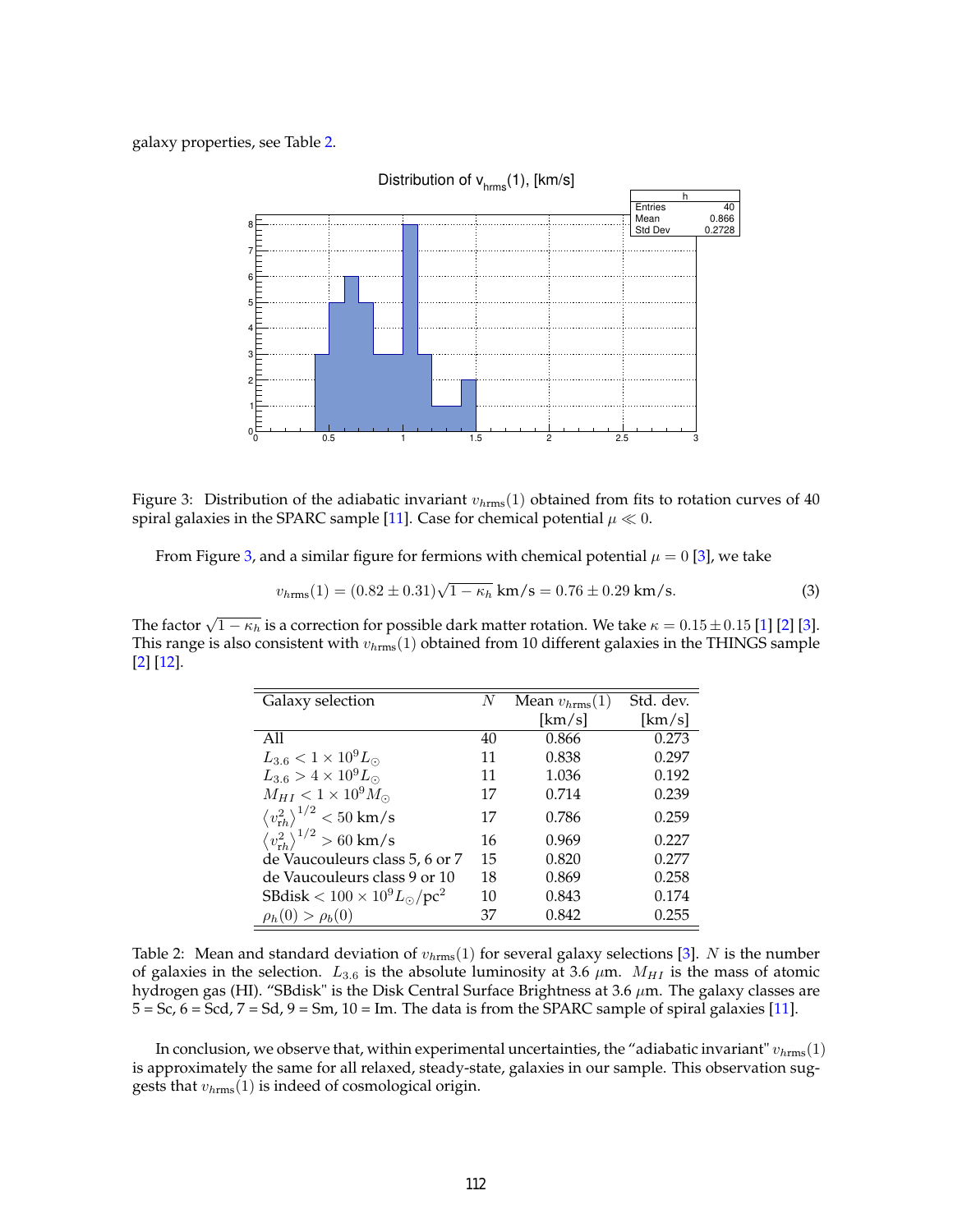We define  $a'_{hNR} \equiv v_{hrms}(1)/c$ . Dark matter is ultra-relativistic for  $a \ll a'_{hNR}$ , and non-relativistic for  $a\gg a'_{hNR}$ . Note that the mass of matter inside the horizon at  $a=a'_{hNR}$  is  $\approx 3\times 10^{11}M_{\odot}$ , not much smaller than the Milky Way mass. Is this a coincidence?

#### <span id="page-4-1"></span>**4** Lower bounds to the dark matter particle mass  $m_h$

As we lower the dark matter particle mass  $m_h$  in the fits to the observed spiral galaxy rotation curves, we obtain disagreement due to the onset of Fermi-Dirac or Bose-Einstein degeneracy in the galaxy core. This disagreement sets lower bounds to  $m_h$  of 16 eV for fermions, and 45 eV for bosons, at 99 % confidence [\[1\]](#page-7-0). These limits exclude Einstein condensation, and exclude full fermion degeneracy. Chemical potential  $\mu \leq 0$  is allowed for both fermions and bosons.

#### **5 Why a core and not a cusp?**

Consider galaxy UGC11914. The measured dark matter density in the core  $\rho_h(r \to 0)$  is  $(2.1 \pm 0.5) \times 10^8$ times the mean dark matter density of the universe  $\Omega_c \rho_{crit}$  [\[3\]](#page-8-1)! What prevented dark matter from collapsing to infinite density as suggested by simulations in the cold dark matter ΛCDM scenario? Why a core and not a cusp? The answer: a galaxy with a given  $v_{\rm flat} =$ √  $\sqrt{2}\left\langle v_{\text{rh}}^{2}\right\rangle ^{1/2}$  has a well defined dark matter density in the core  $\rho_h(r \to 0)$  given by Equation [\(2\)](#page-1-1).

#### <span id="page-4-0"></span>**6 Free-streaming**

Let  $P(k)$  be the power spectrum of linear density perturbations in the cold dark matter  $\Lambda$ CDM model. k is the comoving wavenumber. If dark matter is warm, the power spectrum becomes  $P(k)\tau^2(k/k_{\rm fs})$ , where  $\tau^2(k/k_{\text{fs}})$  is a cut-off factor due to dark matter free-streaming. We use the approximation  $\tau^2(k/k_{\rm fs}) = \exp(-k^2/k_{\rm fs}^2)$  [\[5\]](#page-8-3). The cut-off wavenumber  $k_{\rm fs}$  can be calculated from  $a'_{h\rm NR}$ , see Refer-ence [\[4\]](#page-8-2). We obtain  $k_{fs} = 0.80^{+0.42}_{-0.24}$  Mpc<sup>-1</sup>. The halo "transition" mass, corresponding to a gaussian cut-off factor, is defined to be  $M_{fs} \equiv 4\pi (1.555/k_{fs})^3 \Omega_m \rho_{crit}/3$ . Results derived from Equation [\(3\)](#page-3-2) are presented in Table [1.](#page-1-0) Note that the measured  $M<sub>fs</sub>$  is similar to the Milky Way mass, and hence addresses the "small scale crisis" problems.

# **7 Measurement of the cut-off wavenumber with galaxy stellar mass distributions**

Figure [4](#page-5-0) compares galaxy stellar mass distribution predictions with observations at  $z \approx 4.5$ . The cold and warm dark matter models coincide for halo masses  $M_h > M_{fs}$ , and differ for  $M_h < M_{fs}$ . Therefore, to measure the cut-off wavenumber  $k_{fs}$ , we first adjust the relation between the halo mass  $M_h$  and the stellar mass  $M_s$  to obtain agreement for  $M_h > M_{fs}$ , and obtain  $\log_{10}(M_s/M_h) = -1.5$ , consistent with Figure 9 of Reference [\[13\]](#page-8-11). From Figure [4,](#page-5-0) and similar figures at  $z = 6$ , 7, and 8, we obtain  $k_{fs} = 0.90^{+0.44}_{-0.34}$  Mpc<sup>-1</sup> [\[5\]](#page-8-3). The agreement with the value of  $k_{fs}$  obtained in Section [6](#page-4-0) is evidence that  $k_{fs}$  is indeed due to free-streaming, and confirms, once again, that  $v_{h\text{rms}}(1)$  is of cosmological origin.

## **8 Warm dark matter with no freeze-in and no freeze-out**

The measurements of  $v_{\text{hrms}}(1)$ , or equivalently  $k_{fs}$ , described above do not determine the dark matter particle mass  $m_h$ , only the dark matter temperature-to-mass ratio  $T_h(a)/m_h$ . To obtain  $m_h$  and  $T_h(a)$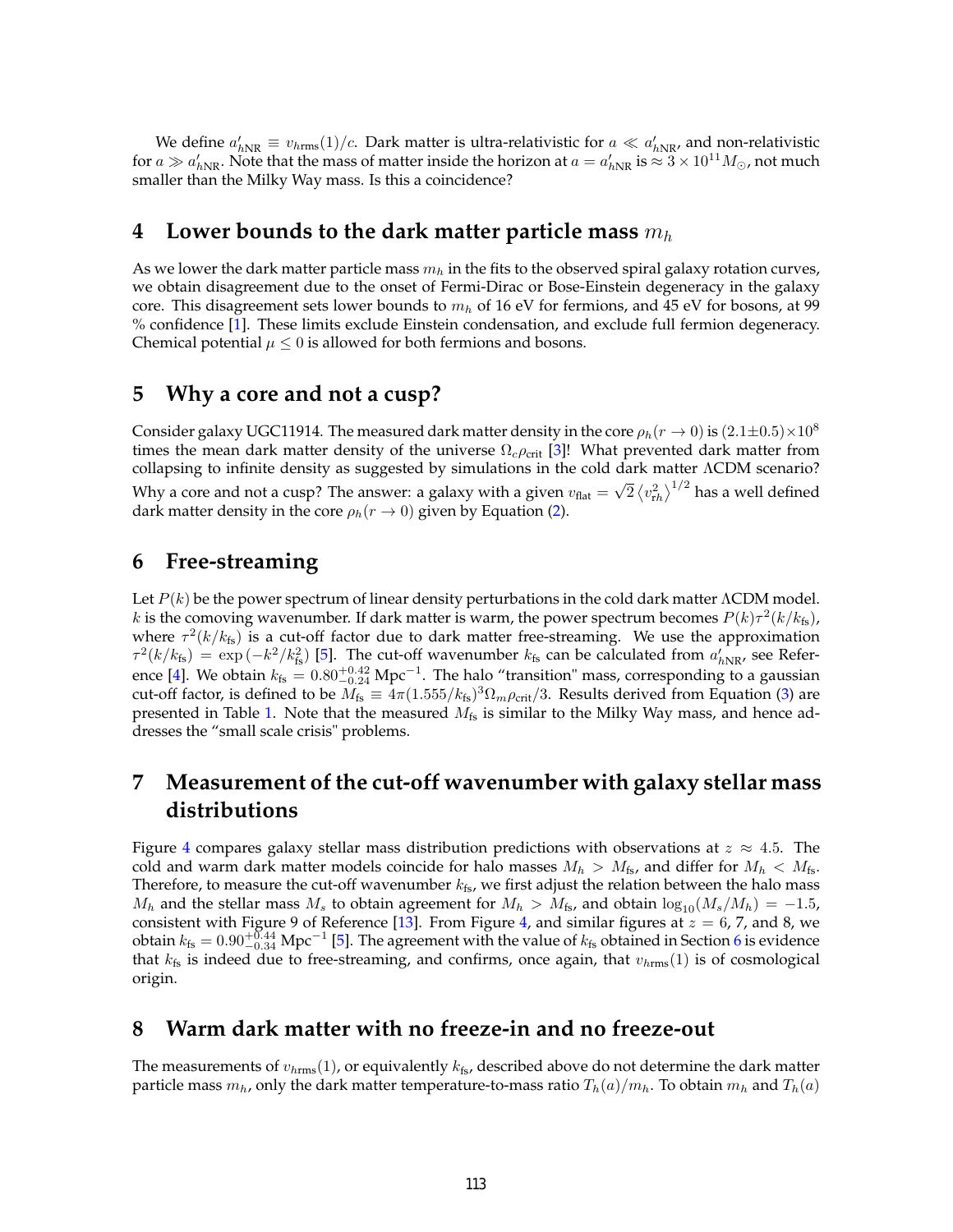<span id="page-5-0"></span>

Figure 4: Calculated stellar mass functions with the Press-Schechter [\[14\]](#page-8-12), Ellipsoidal Collapse with  $\tilde{\nu} = \nu$ , and Ellipsoidal Collapse with  $\tilde{\nu} = 0.84\nu$  [\[15\]](#page-8-13) [\[16\]](#page-8-14) approximations, for ΛCDM, and ΛWDM with  $k_{fs} = 1.6, 1.2,$  and 0.8 Mpc<sup>-1</sup>, at redshift  $z = 4.5$ , compared with observations at  $z \approx 4.5$  [\[13\]](#page-8-11) [\[17\]](#page-8-15) [\[18\]](#page-8-16) [\[19\]](#page-8-17).  $\log_{10}(M_h) = \log_{10}(M_s) + 1.5$ .

separately, we need one more constraint. It turns out that if we assume that dark matter decoupled while ultra-relativistic and has zero chemical potential, then dark matter was in thermal equilibrium with the standard model sector in the early universe, *with the measured adiabatic invariant*  $v_{\text{hrms}}(1)$ *and the measured cosmic microwave background radiation temperature*  $T_0$  [\[1\]](#page-7-0) [\[2\]](#page-8-0) [\[4\]](#page-8-2). This miracle is either a coincidence, or strong evidence that dark matter was once in diffusive and thermal equilibrium with the standard model sector in the early universe, and decoupled from the standard model sector and from self annihilations while still ultra-relativistic. In other words, strong evidence that dark matter has no freeze-in and no freeze-out. The assumption of no freeze-in and no freeze-out leads to parameters presented in Table [1.](#page-1-0)

#### **9 Comments on discrepancies with thermal relic limits**

**Fermion phase space density limits:** Limits on fermion dark matter mass, from phase space density considerations, are obtained from a study of dwarf spheroidals (dSph) of the Milky Way [\[6\]](#page-8-4). From the Pauli exclusion principle the limit obtained is  $m_{\text{DEG}} = 0.41$  keV. Stronger limits are obtained with additional assumptions, e.g. the Tremaine-Gunn limit. These limits assume that dwarf spheroids are dominated by dark matter. However, at this 2020 Guadeloupe meeting, Francois Hammer presented evidence that dwarf spheroids have negligible amounts of dark matter [\[20\]](#page-9-0), [\[21\]](#page-9-1), [\[22\]](#page-9-2), [\[23\]](#page-9-3), so these limits need to be revised. In Section [4](#page-4-1) above we present the corresponding limits from spiral galaxy rotation curves.

**The UV luminosity function limit:** We comment on Reference [\[8\]](#page-8-6). The analysis in [\[8\]](#page-8-6) is very similar to our analysis in [\[5\]](#page-8-3). The conclusions, however, are quite different. In [\[5\]](#page-8-3) we obtain excellent agreement with observations, see Figure [4,](#page-5-0) while [\[8\]](#page-8-6) obtains a limit on the thermal relic mass  $m_h \geq 2.4$ keV at  $2\sigma$ .

There are three differences between these analysis: 1) The cut-off function in [\[8\]](#page-8-6) has the form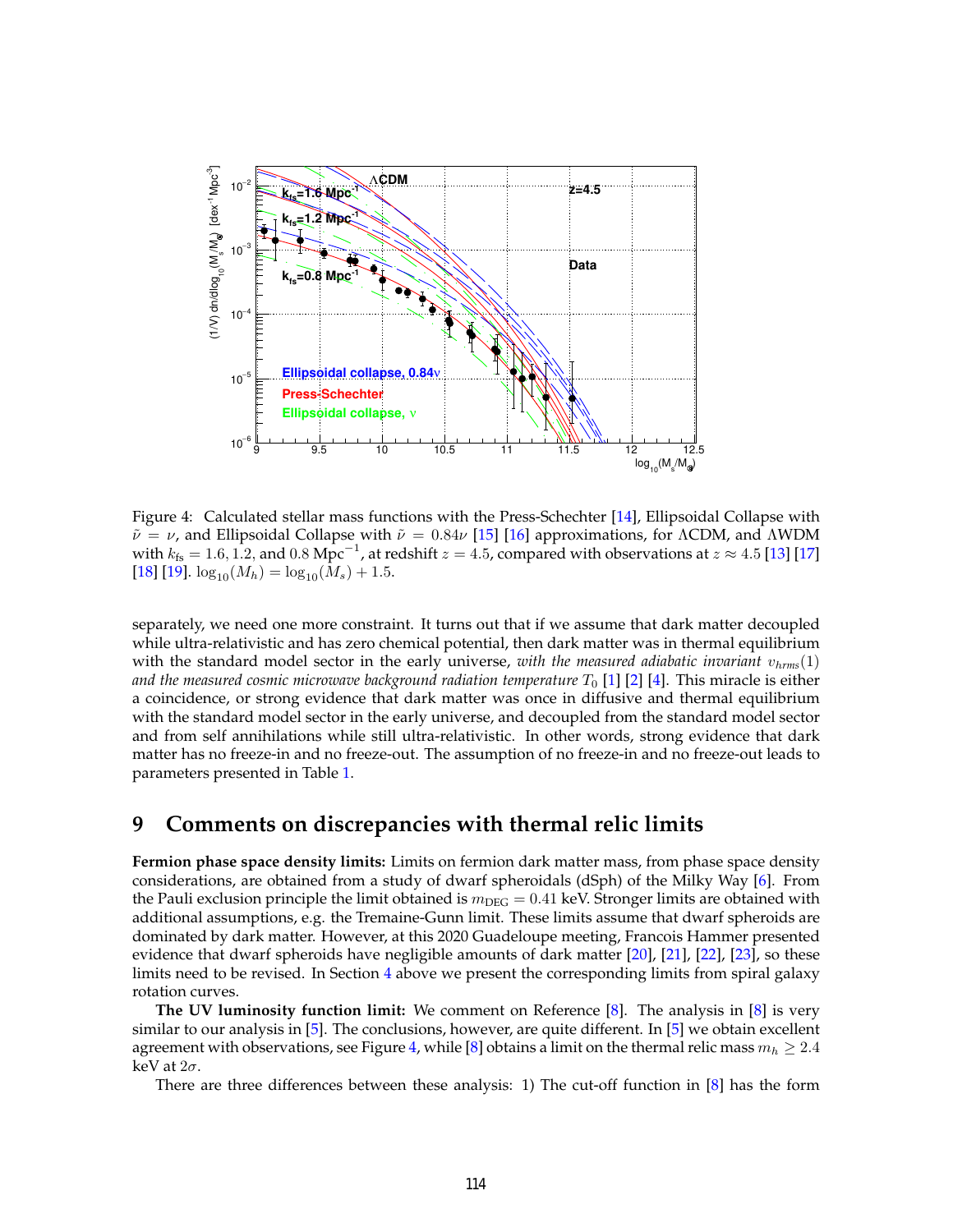$\tau^2 = \left[1 + (\alpha k)^{2\mu}\right]^{-10/\mu}$ , originally derived in [\[24\]](#page-9-4). This functional form is numerically the same as our gaussian cut-off function for all practical purposes. The values of  $\alpha$ , and the equivalent  $k_{fs}$ 's, for several early thermal relic masses, are presented in Table [3.](#page-6-0) The values of  $k_{fs}$  used in [\[5\]](#page-8-3), calculated with the method outlined in [\[4\]](#page-8-2), is also presented in the Table. 2) To calculate the variance  $\sigma^2(M, z)$ , needed by the Press-Schechter calculation of the galaxy mass distribution, Reference [\[8\]](#page-8-6) uses the top-hat window function in  $k$ -space, while in [\[5\]](#page-8-3) we use the gaussian window function. The "knee" between the asymptotes for  $k \ll k_{fs}$  and  $k \gg k_{fs}$  is more pronounced in the former, and more rounded in the latter analysis. However, neither 1) nor 2) can account for the very different conclusions. 3) The main source of difference between the two analysis appears to be the different approximations for  $P(k)$ . The analysis in [\[5\]](#page-8-3) uses Eq. (8.1.42) of Reference [\[25\]](#page-9-5) with the astrophysical parameters in [\[10\]](#page-8-8). This approximation to  $P(k)$  is valid for all k, so normalizing  $P(k)$  to the measured  $\sigma_8$  is accurate, and coincides with the Planck normalization in [\[10\]](#page-8-8). Reference [\[8\]](#page-8-6) does not specify the approximation used for  $P(k)$ , and obtains a steeper slope in Figure 1 of [\[8\]](#page-8-6) at large M than we do.

<span id="page-6-0"></span>

| $m_h$   | $1/\alpha$ [8]            | $k_{\text{fs}}$ [8]        | $k_{fs}$ [5][4]         | $k_I$                   |
|---------|---------------------------|----------------------------|-------------------------|-------------------------|
| 3000 eV | $48.5 \text{ Mpc}^{-1}$   | $18.9 \,\mathrm{Mpc}^{-1}$ | $20.9 \text{ Mpc}^{-1}$ | $39.6 \text{ Mpc}^{-1}$ |
| 1000 eV | $14.3 \text{ Mpc}^{-1}$   | $5.59 \text{ Mpc}^{-1}$    | $7.8 \text{ Mpc}^{-1}$  | $13.2 \text{ Mpc}^{-1}$ |
| 79 eV   | $0.86 \text{ Mpc}^{-1}$ * | $0.33 \text{ Mpc}^{-1}$ *  | $0.86 \text{ Mpc}^{-1}$ | $1.04 \text{ Mpc}^{-1}$ |

Table 3: Relation between the early thermal relic mass  $m_h$ , and the corresponding free-streaming cut-off wavenumber  $k_{fs}$ , obtained by the methods described in References [\[8\]](#page-8-6), and [\[5\]](#page-8-3)[\[4\]](#page-8-2). Also shown is the Jeans wavenumber  $k_J$ : modes with  $k < k_J$  grow due to gravity, modes with  $k > k_J$  are damped due to free-streaming. \* Out of range?

**Lyman-**α **forest limits:** The Lyman-α forest allows measurements of the neutral hydrogen density profile along the line of sight to far away quasars (at redshifts  $z \approx 5.5$ ). From the analysis of these density profiles, with model dependent simulations of the inter-galactic medium (including the highly ionized hydrogen), the cut-off wavenumber  $k_{\text{fs}}$  is excluded in the range from  $\approx 0.4$  Mpc $^{-1}$  to  $\approx$  27 Mpc<sup>-1</sup> [\[7\]](#page-8-5). In comparison, the measured galaxy stellar mass distributions presented in [\[5\]](#page-8-3) obtain  $k_{fs} = 0.90^{+0.44}_{-0.34}$  Mpc<sup>-1</sup> [\[5\]](#page-8-3). So, these two analysis, based on very different *data* sets, are incompatible. This discrepancy needs to be resolved.

**Limits from quasar gravitational lensing:** We consider Reference [\[9\]](#page-8-7). Strong lensing with multiple images often have anomalous flux ratios between the images. The anomaly may be due to halos with mass in the range  $10^6M_{\odot}$  to  $10^8M_{\odot}$  along the line of sight [\[9\]](#page-8-7). To constrain  $k_{\rm fs}$  it is necessary to predict the halo mass function in the mass range  $10^6 M_{\odot}$  to  $10^8 M_{\odot}$  at redshifts  $z < 3$ . Do we really know how to predict the halo mass function at these low masses and redshifts where the Press-Schechter formalisms is already saturated [\[5\]](#page-8-3)? Note that the Press-Schechter method, and its Sheth-Tormen modification, can only be used so long as the fraction of mass locked up in halos with mass greater than M,  $F(M, z)$ , is less than approximately 0.01. If  $F(M, z) > 0.01$ , a "would be galaxy of mass  $M$ " may "not fit", will loose mass to neighboring galaxies, and will collapse as a halo with mass  $\langle M[4]$  $\langle M[4]$ . At  $z \langle 3 \rangle$ , the Press-Schechter method for halos of mass  $M \langle 10^{12} M_{\odot}$  is already saturated, and does not predict correctly the galaxy mass function [\[5\]](#page-8-3).

### **10 Extension of the Standard Model**

An integration of the Boltzmann equation for the production of sterile Majorana neutrinos after Electroweak Symmetry Breaking (when sterile and active neutrinos acquire mass and couple together) is presented in Figure [5.](#page-7-1) This example is consistent with the measurements presented in Table [1.](#page-1-0) Such sterile Majorana neutrinos evade all current (and future?) dark matter searches, and are consistent with Big Bang Nucleosynthesis.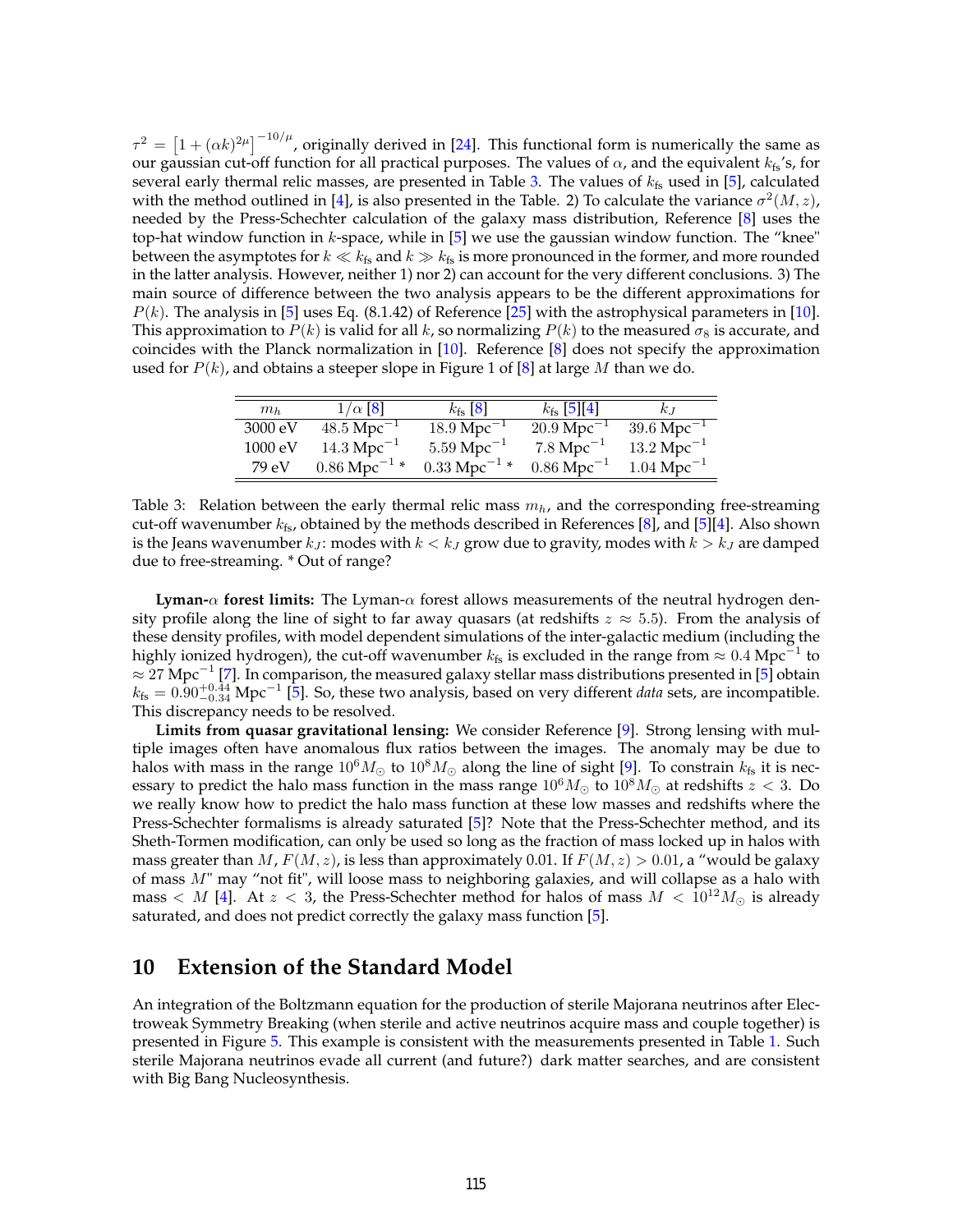<span id="page-7-1"></span>

Figure 5: Example. Number density n of photons, electrons, and Majorana sterile neutrino dark matter particles with  $m_h = 89.5$  eV, divided by  $T^3$ , as a function of  $1/T$ .  $T$  is the photon temperature. The lifetime of this sterile Majorana neutrino is  $7 \times 10^{27}$  yr. Big Bang Nucleosynthesis (BBN) is satisfied. From Reference [\[1\]](#page-7-0).

### **11 Conclusions**

We have presented detailed, precise, and redundant *measurements* of dark matter properties, that do not depend on any particular extension of the standard model, see Table [1.](#page-1-0) These measurements result in several "miracles": 1) the adiabatic invariant  $v_{\text{thms}}(1)$  is the same, within experimental uncertainties, for 50 measured spiral galaxies, indicating that  $v_{\text{hrms}}(1)$  is of cosmological origin; 2) the measured  $v_{\text{hrms}}(1)$  obtains  $k_{\text{fs}}$  in agreement with  $k_{\text{fs}}$  obtained from the galaxy stellar mass functions, demonstrating that  $k_{fs}$  is due to free-streaming and  $v_{hrms}(1)$  is of cosmological origin; 3) the measured  $v_{h,rms}(1)$  is consistent with no freeze-in and no freeze-out; 4) the measured transition mass  $M_{fs}$  is similar to the Milky Way mass, and so addresses the "small scale crisis"; 5) the mass of matter inside the horizon at  $a'_{hNR}$  is  $\approx 3 \times 10^{11} M_{\odot}$ , not much less than the Milky Way mass. Are these "miracles" coincidences, or are they suggesting that these measurements are indeed correct? In conclusion, these measurements should be taken seriously, and the disagreements with limits need to be resolved. Nature will have the last word.

### **Acknowledgements**

I thank Pierre Petroff and the sponsors for a most interesting and dramatic meeting: not easy getting back home with the world falling apart!

# **References**

<span id="page-7-0"></span>[1] Hoeneisen, B. (2019) A Study of Dark Matter with Spiral Galaxy Rotation Curves. *International Journal of Astronomy and Astrophysics*, **9**, 71-96.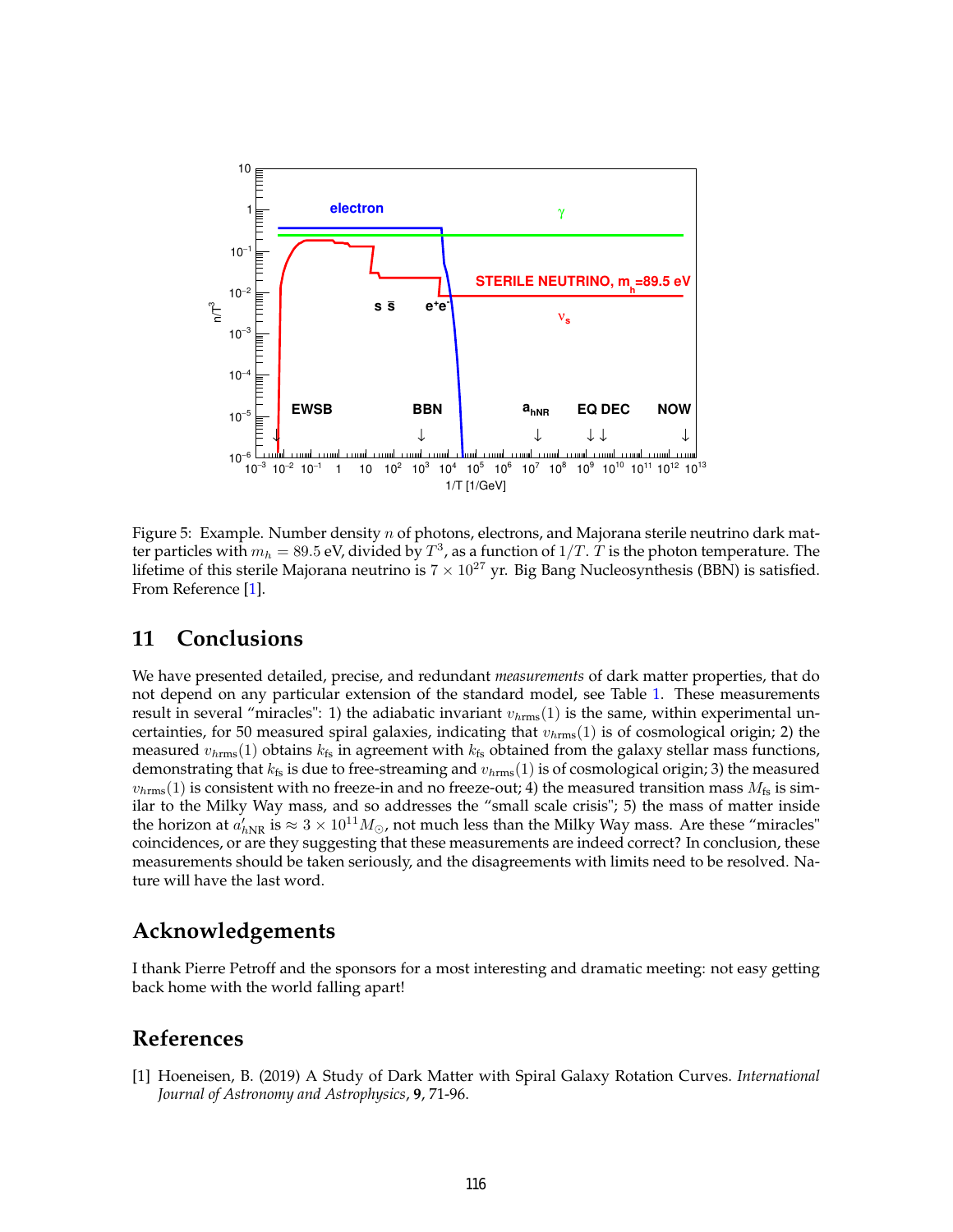- <span id="page-8-0"></span>[2] Hoeneisen, B. (2019) A Study of Dark Matter with Spiral Galaxy Rotation Curves. Part II. *International Journal of Astronomy and Astrophysics*, **9**, 133-141.
- <span id="page-8-1"></span>[3] Hoeneisen, B. (2019) The adiabatic invariant of dark matter in spiral galaxies. *International Journal of Astronomy and Astrophysics*, **9**, 355-367.
- <span id="page-8-2"></span>[4] Hoeneisen, B. (2019) Simulations and Measurements of Warm Dark Matter Free-Streaming and Mass. *International Journal of Astronomy and Astrophysics*, **9**, 368-392. https://doi.org/10.4236/ijaa.2019.94026
- <span id="page-8-3"></span>[5] Hoeneisen, B. (2020) Cold or Warm Dark Matter?: A Study of Galaxy Stellar Mass Distributions *International Journal of Astronomy and Astrophysics*, **10**, 57-70. https://doi.org/10.4236/ijaa.2020.102005
- <span id="page-8-4"></span>[6] Boyarsky, A., Ruchayskiyc, O., and Iakubovskyi, D. (2009) A lower bound on the mass of Dark Matter particles, https://arxiv.org/abs/0808.3902
- <span id="page-8-5"></span>[7] Baur, J., *et al.* (2016) Lyman-alpha Forests cool WarmDark Matter https://arxiv.org/pdf/1512.01981.pdf
- <span id="page-8-6"></span>[8] Menci N., Grazian A., Castellano M., Sanchez N.G. (2016) A Stringent Limit on the Warm Dark Matter Particle Masses from the Abundance of z=6 Galaxies in the Hubble Frontier Fields
- <span id="page-8-7"></span>[9] M. Miranda, A.V. Macciò (2007) Constraining Warm Dark Matter using QSO gravitational lensing, Mon. Not. R. Astron. Soc.000, 000–000 (2007), https://arxiv.org/pdf/0706.0896.pdf
- <span id="page-8-8"></span>[10] Tanabashi, M., *et al.*, (Particle Data Group) (2018) The Review of Particle Physics. *Physical Review* D, **98**, Article ID: 030001.
- <span id="page-8-9"></span>[11] Lelli F., McGaugh S. S., Schombert (2016), SPARC: Mass models for 175 disk galaxies with Spitzer Photometry and Accurate Rotation Curves *The Astronomical Journal*, 152:157. doi:10.3847/0004- 6256/152/6/157 The data in digital form is publicly available in files SPARC\_Lelli2016c.mrt and LTG\_data.txt.
- <span id="page-8-10"></span>[12] de Blok, W.J.G., *et al.* (2008), High-Resolution Rotation Curves and Galaxy Mass Models from THINGS. *The Astronomical Journal*, **136**, 2648-2719.
- <span id="page-8-11"></span>[13] Lapi, A. *et al.* (2017) Stellar mass function of active and quiescent galaxies via the continuity equation, https://arxiv.org/pdf/1708.07643.pdf
- <span id="page-8-12"></span>[14] Press, W.H., and Schechter, P. (1974) Formation of galaxies and clusters of galaxies by self-similar gravitational condensation. *The Astrophysical Journal*, **187**, 425-438.
- <span id="page-8-13"></span>[15] Sheth R.K., Tormen G., (1999) Large-scale bias and the peak background split, Mon. Not. R. Astron. Soc., **308**, 119-126
- <span id="page-8-14"></span>[16] Sheth, R.K., Mo, H.J., Tormen, G. (2001), Ellipsoidal collapse and an improved model for the number and spatial distribution of dark matter haloes, Mon. Not. R. Astron. Soc. **323**, 1-12
- <span id="page-8-15"></span>[17] Song, M., Finkelstein, S. L., Ashby, M. L. N., *et al.* (2016) The Evolution of the Galaxy Stellar Mass Function at z = 4 - 8: A Steepening Low-mass-end Slope with Increasing Redshift, ApJ, **825**, 5
- <span id="page-8-16"></span>[18] Grazian, A., Fontana, A., Santini, P., *et al.* (2015) The galaxy stellar mass function at  $3.5 \le z \le 7.5$ in the CANDELS/UDS, GOODS-South, and HUDF fields, A & A, **575**, A96
- <span id="page-8-17"></span>[19] Davidzon, I., Ilbert, O., Laigle, C., *et al.* (2017) The COSMOS2015 galaxy stellar mass function: 13 billion years of stellar mass assembly in 10 snapshots, ApJ, in press, arXiv:1701.02734